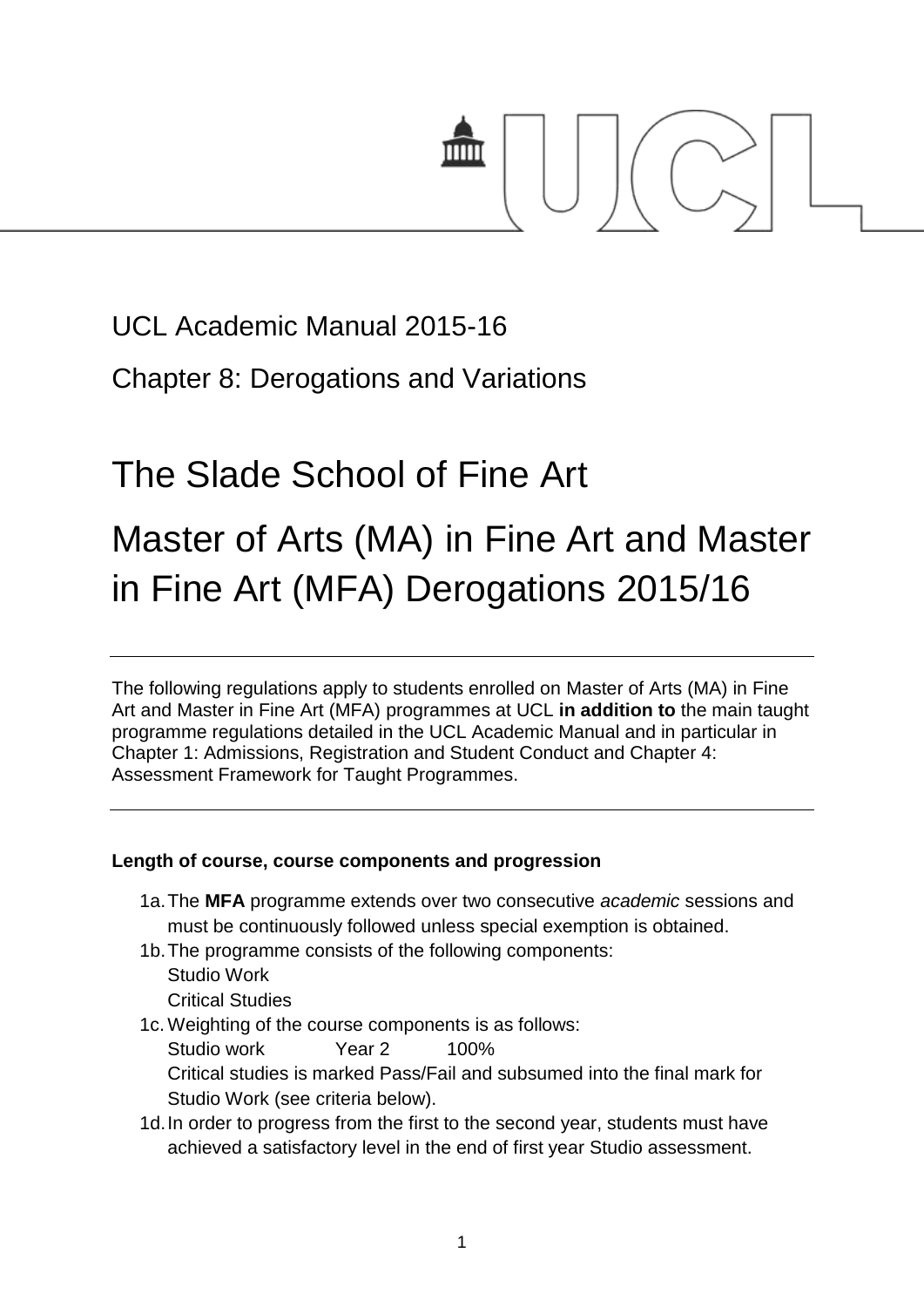Satisfactory level means satisfactory attendance and an overall pass in studio work.

- 2a. The **MA** programme extends over two consecutive *calendar* sessions and must be continuously followed unless special exemption is obtained.
- 2b. The programme consists of the following components: Studio work History and Theory of Art

| 2c. Weighting of the course components is as follows: |                                                      |     |  |
|-------------------------------------------------------|------------------------------------------------------|-----|--|
| Studio work                                           | Year 2                                               | 75% |  |
|                                                       | History and Theory of Art Year 1 Coursework Essay 5% |     |  |
|                                                       | Year 1 Essay                                         | 5%  |  |
|                                                       | <b>Year 2 Dissertation</b>                           | 15% |  |

2d. In order to progress from the first to the second year, students must have achieved a satisfactory level in both the end of year Studio assessment and in History and Theory of Art coursework (see below for further details). Satisfactory level means satisfactory attendance and an overall pass in coursework assignments and in each assessed component.

### **Referral and Reassessment in the MA and MFA**

#### 3a. **Studio Work in the MA and MFA**

Students who fail the assessed Studio coursework requirements at the end of the first year will be required to resubmit work in September. Students who fail any part of the MFA Critical Studies assessed work in Year 2 will have the opportunity to resubmit within the same academic year. Students who fail the final assessment of Studio work at the end of year 2 will have the opportunity to resubmit at the next normal opportunity.

#### 3b. **History and Theory of Art in the MA**

#### **Year 1**

- Students who complete but fail the first and/or second essay from year 1 will be required to resubmit on the next normal occasion, in year 2.
- Students who complete but fail the third essay submitted in September of year 1 will be required to resubmit this by the beginning of the spring term in year 2.
- Students will receive the mark gained at the reassessment.
- Students who fail to complete any piece of assessed work in year 1 by the prescribed deadline (or agreed extension) will not be able to progress to year 2. They must take the subsequent year out and resubmit on the next normal occasion.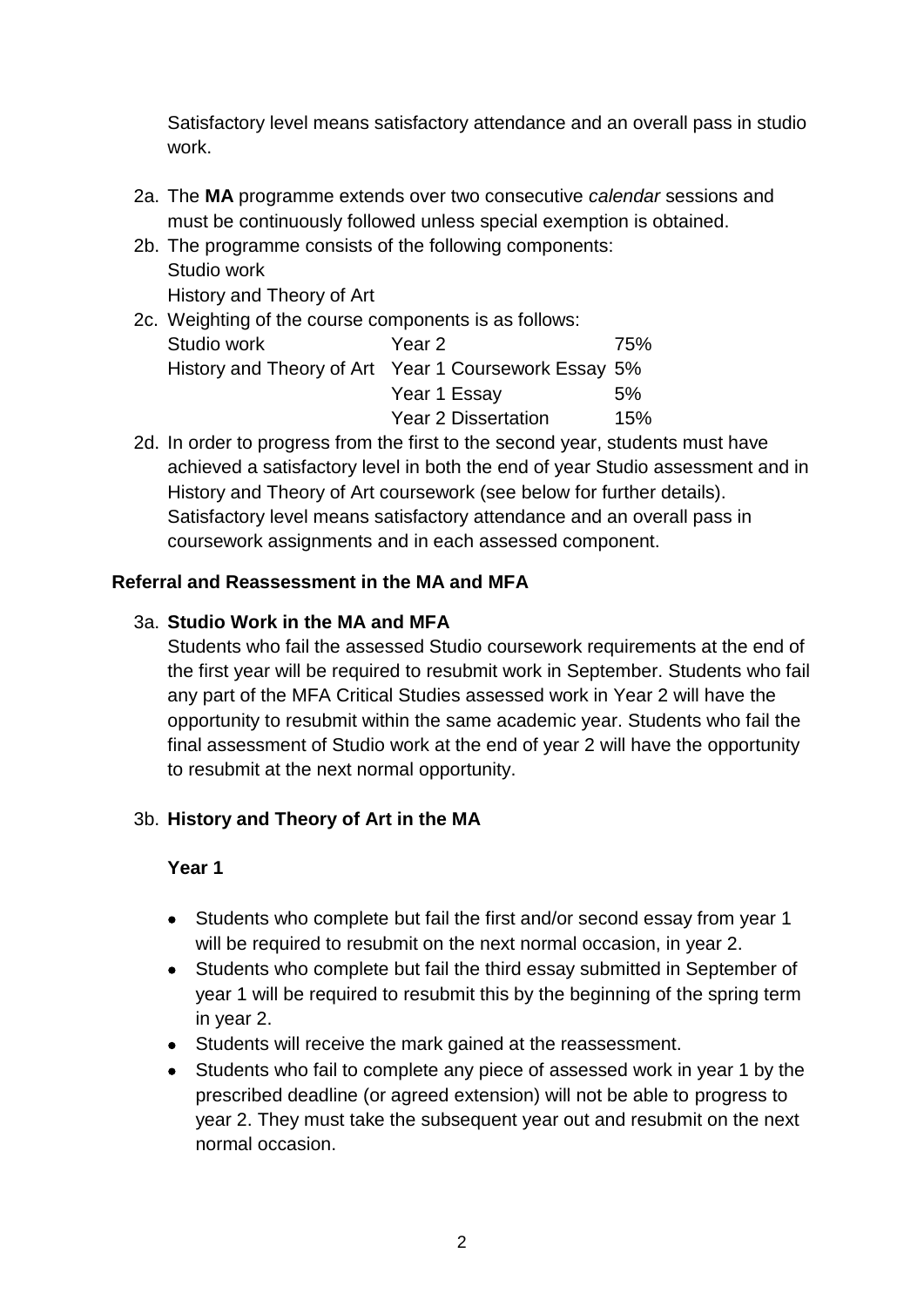### **Year 2**

Students who complete but fail the year 2 report, or fail to complete the year 2 report by the deadline (or agreed extension) will be permitted to resubmit on the next normal occasion the following year.

Students will receive the mark gained at the reassessment.

#### **Final Examination**

### 4a. **Final Assessment of Studio Work: MFA and MA**

The final examination of the studio component of the MFA and MA is in the form of an exhibition, installation, screening or other form of visual representation. Students must submit work carried out during the course in approved areas of practical study. The UCL regulations for Master's degrees allow for four categories of award: Distinction, Merit, Pass and Fail. The studio examination takes place in the final week (week 30) of the second year of the course (early June) for MA and MFA students.

#### 4b. Class boundaries:

| <b>Distinction</b> | 70% and above |
|--------------------|---------------|
| Merit              | $60\% - 69\%$ |
| Pass               | $50\% - 59\%$ |
| Fail               | 49% and below |

### **5. Marking and Examining Procedure for Graduate Taught Courses (Studio Marking) 2015**

#### **1. Subject Marking**

The Subject Marking Team will be made up of a team of staff who teach regularly in an area. Each team will be of comparable size. All subject markers should gain an overview of the whole show through a tour before commencing their marking. Each member of the subject board will mark all students in their area. Members will be required to view all of the work presented by each student in their subject area including any supporting work. Subject Marks should be returned to the Head of Area by each marker under closed cover. The head of areas will collate the marks and aggregate them, at a subject marks meeting, chaired by the Head of Area, the aggregated marks will be discussed and a recommended Subject Mark will be agreed for each student. The final tutorial reports for each student will be available for information. All MFA Critical Studies will be available.

#### **2. Internal Moderation**

The Internal Moderating Team will consist of Head of Studio areas in which there are graduating students. The team will receive the full spread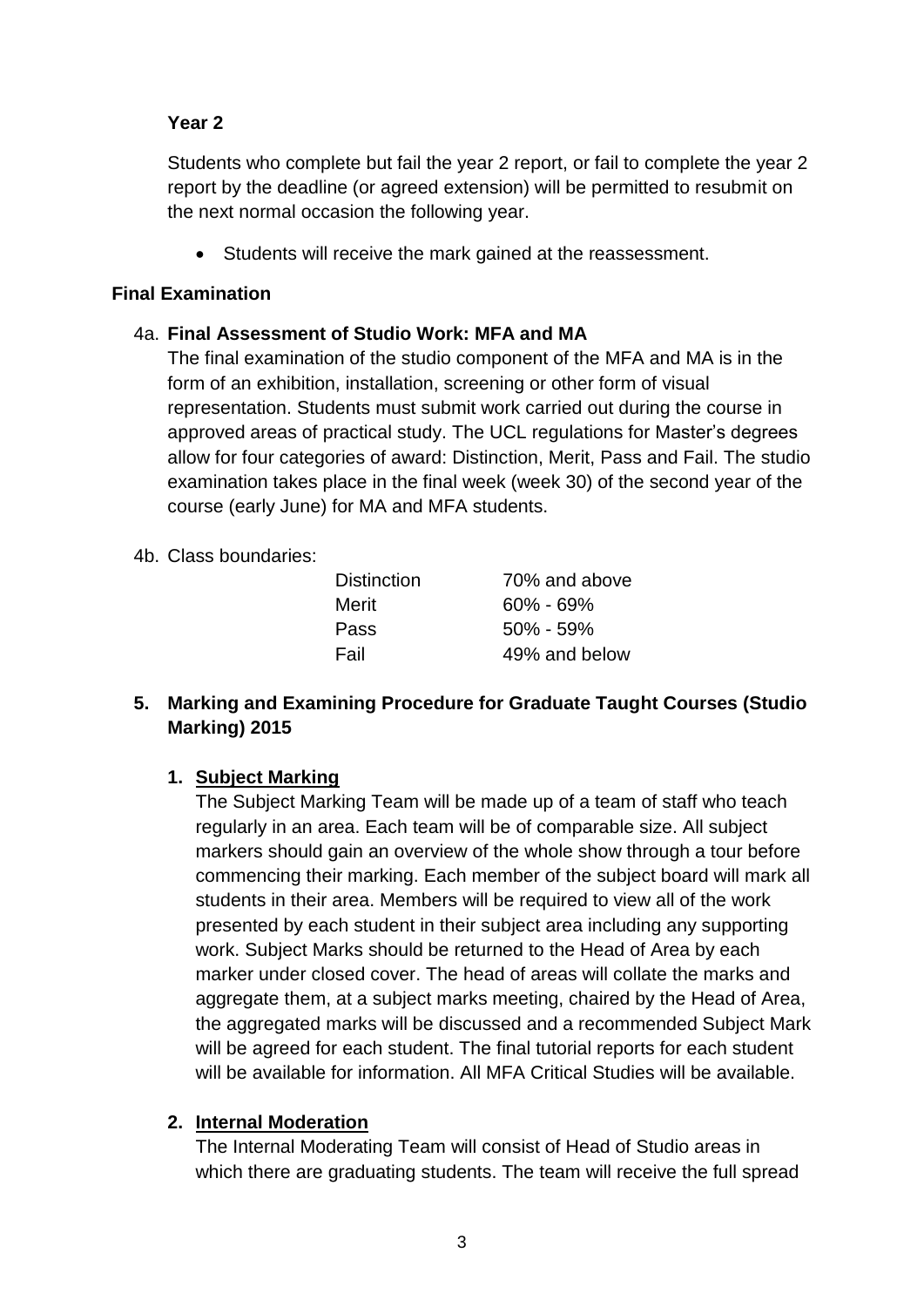of marks from the Subject Marking Teams. The purpose of Internal Moderation is to discuss subject marks in terms of the whole school. The Internal Moderating Team will arrive collectively at a recommended Internal Moderated Mark as a result of their discussions.

### **3. External Examiners**

External Examiners will view all the exhibitions on the first day of their visit. They will receive the recommended Internal Marks and the Subject Marks at the beginning of the second day of their visit and have a preliminary discussion with their respective heads of area. The role of the External Examiners is to moderate the recommended Internal Marks and to consider parity across the cohort. They may select students for viva for clarification purposes if necessary.

# **4. The Final Examination Board**

The Board is chaired by the Slade Director and consists of all the members of the Internal Moderation Board, the External Examiners, the College Observer, the Slade Academic Manager (Secretary) and the Slade Courses and Student Officer (Meeting Facilitator). The Board will also include the Head of Taught Courses in History and Theory of Art as an observer. The Board will discuss the recommended Internal Marks and the External Examiners Moderation and resolve disagreements of borderline cases. The Board will recommend Final Marks and classifications for all students.

# **6. Final Assessment of the Critical Studies Element of the MFA**

The assessment for the critical studies elements of the programme is in two parts:

Part 1: A written paper that should consist of 3000 words, or equivalent (but not exclusively visual materials).

Part 2: An oral presentation of twenty minutes' duration to the internal assessors and the student's peer group, followed by five minutes for questions. Students are expected to present their research orally and visually placing their studio work in a critical context.

Critical studies is a key component of the MFA programme and students must pass both parts in order to be awarded the MFA in Fine Art. Both parts should demonstrate the student's ability to develop, contextualize and articulate their research critically in preparation for professional practice.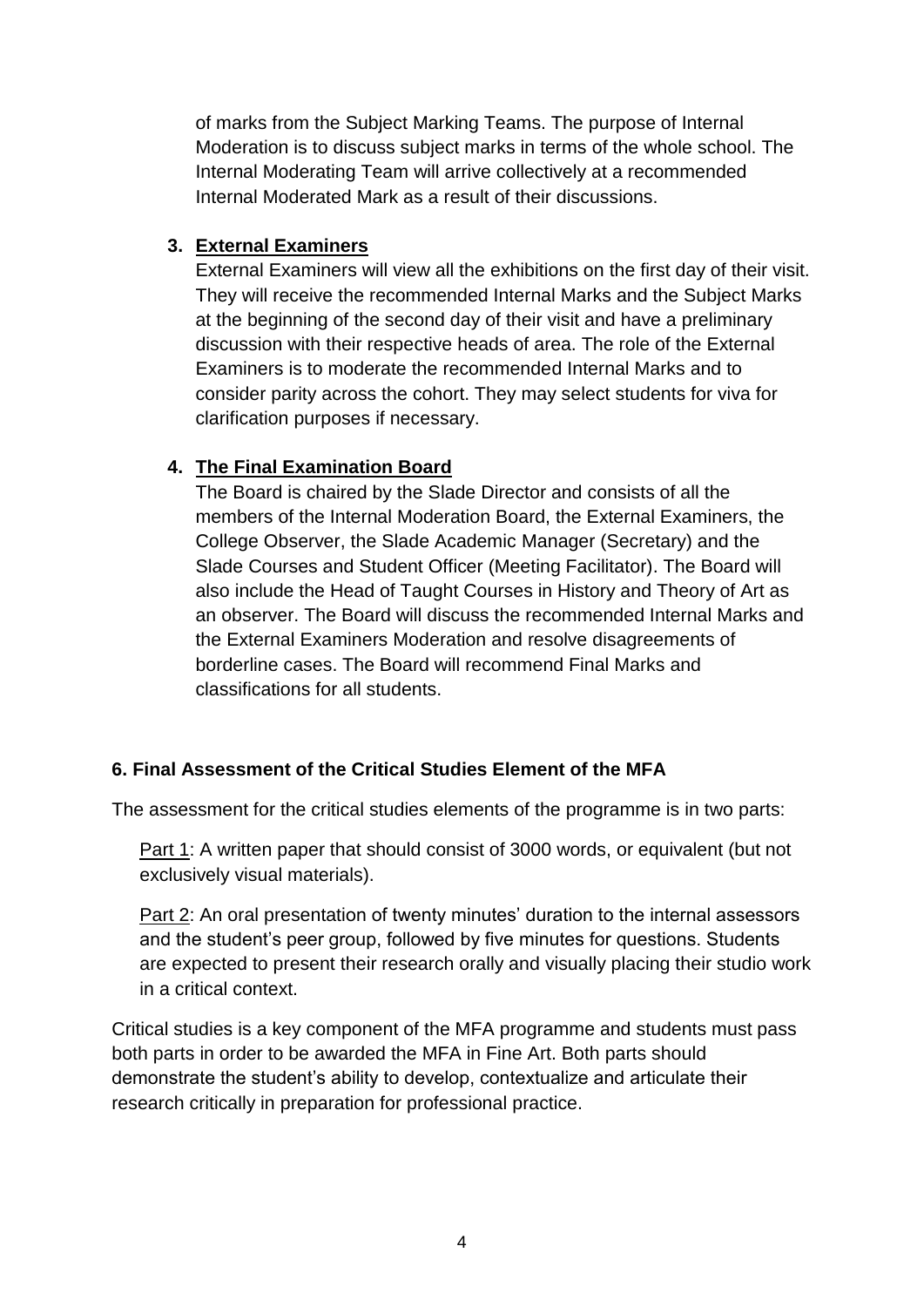Each part is marked Pass/Fail. The evaluation of the Critical Studies Part 1 and 2 are subsumed into the final degree marking system. Students who fail Part 1 or Part 2 will have an opportunity for reassessment in the same academic year.

# **7. Criteria for Assessment**

# **These criteria apply to studio work. For MFA students only the Critical Studies component will be graded as pass or fail.**

# **Year 2**

# **Distinction**

**-** the work is of excellent quality, resulting from an ambitious, innovative and sustained programme of independent and original investigation;

- the work is professionally realised, with a full command of appropriate materials and techniques:

- there is evidence of a high level of understanding of the ideas and issues which situate the work in a broader context;

- there is evidence of the application of a high level of critical acuity.

# **Merit**

**-** the work is of very good quality, resulting from an ambitious, innovative and sustained programme of investigation;

- the work is successfully realised, with evidence of a sound and professional attitude to the use of materials and techniques;

- there is evidence of a very good level of understanding of the ideas and issues which situate the work in a broader context;

- there is evidence of a very good level of critical acuity.

# **Pass**

**-** the work is of good quality resulting from an individual and sustained programme of Investigation;

- the work is well-realised, with evidence of a sound and professional attitude to materials and techniques;

- there is evidence of a good level of understanding if the ideas and issues which situate the work in a broader context;

- there is evidence of a good level of critical acuity.

# **Fail**

- the work has failed to satisfy the criteria to a level commensurate with the award of a Masters degree.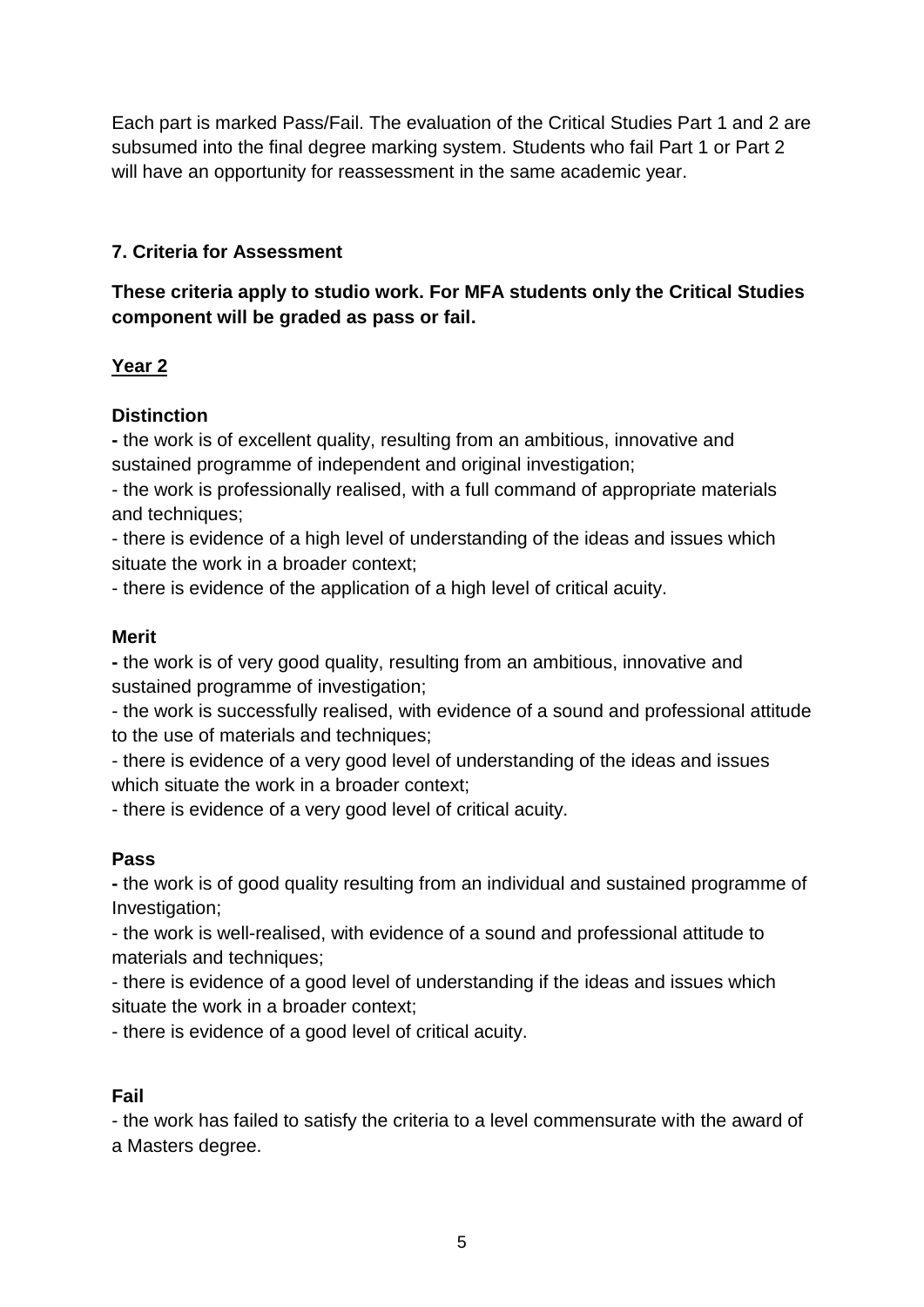Students who fail their second year assessment have the opportunity to re-sit the examination at the next normal opportunity.

#### **8. History and Theory of Art in the MA - Assessment**

**Coursework elements** must be passed as a requirement of the MA and contribute to the overall profile of the student, and the MA Coursework Essay contributes to the final degree mark. These elements are marked on a % scale, 70% and above = Distinction:  $50\% - 69\% = Pass$ : 49% and below = referred for resubmission or, eventually, Fail.

**Research elements** contribute to the final mark, and are marked in a % scale, 70% and above = distinction;  $50\% - 60\% = \text{pass}$ ; 49% and below = referred for resubmission or, eventually, fail.

#### **MA Coursework Essay**

One course essay of at least **3000 – 3,500 words.** This essay is double –marked (out of 100) and externally examined, and contributes 5% to the student's final degree mark.

### **MA Essay**

**A 5,000 word** essay on the research topic. This essay is double-marked (out of 100) and externally examined, and contributes 5% to the student's final degree mark. It is intended to allow the student to begin to focus their research and try out ideas.

# **MA Report**

The MA report is a **10,000 word** dissertation which is the culmination of the student's research. This essay is double-marked (out of 100) and externally examined and contributes 15% to the student's final degree mark.

# **9. MA Examination Procedure and Timetable**

#### **Subject Board/s for MA Yr1 coursework essays from terms 1 and 2**

All essays are double marked. The Board/s will be chaired by the Head of Taught Courses in History and Theory of Art. The first marker is the course tutor and the second marker is another member of staff teaching in the History and Theory of Art area. First and second markers will meet together as appropriate within one month of the respective hand-in dates. They will bring their first and/ or second marks as appropriate for the coursework they are marking to the meeting. Marks will be discussed and an agreed subject mark will be arrived at for each piece of work. Copies of all comment sheets will be available at the meetings of the Subject Board/s for discussion. Agreed marks and comment sheets will be returned to the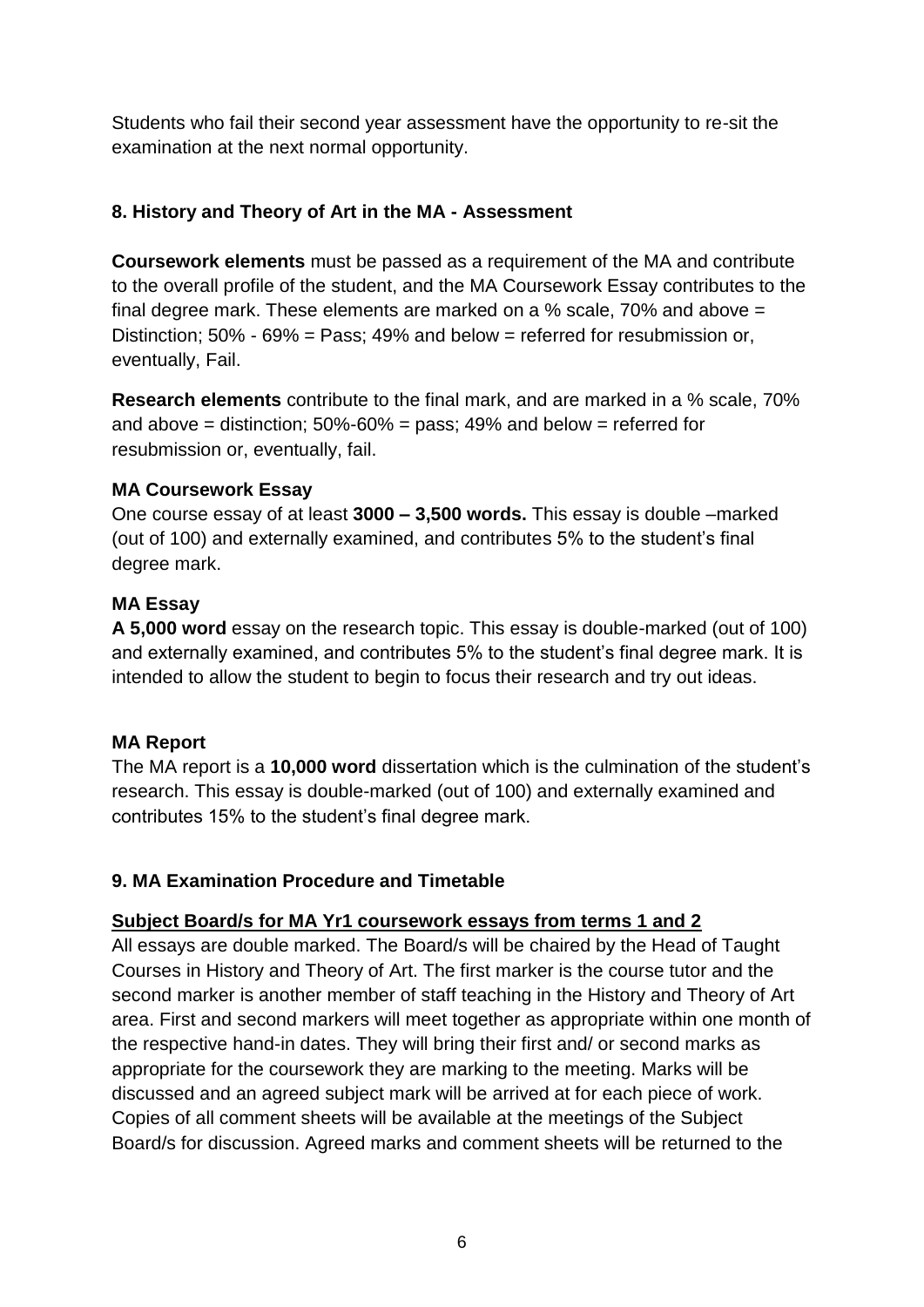Slade School Administrator. Essays and copies of comment sheets will be returned to the students within one month of the hand-in date.

# **MA History and Theory Subject Marking Board for MA1 Third Essays and MA2 Reports**

All essays are double marked. The first marker is the supervisor for the MA1 Third Essays and the MA2 Reports. The second marker for each piece of work is another member of staff teaching regularly in History and Theory of Art. The subject markers will bring their respective first and second marks to the Subject Marking Board. Copies of all comment sheets will be available for the Subject Board for discussion. The Board will be chaired by the Head of Taught Courses in History and Theory of Art. The Board will discuss the marks for each piece of work and arrive at an Agreed Subject Mark for all of them.

### **Internal Moderation Board**

The Internal Moderation Board will be chaired by the Head of Taught Courses in History and Theory of Art and include all members of the preceding Subject Marking Board. A member of the Graduate Studio Staff will observe the moderation. The internal assessors will consider the Agreed Subject Marks for all MA1 and 2 essays and ensure parity across each group and the cohorts as a whole. The Internal Moderation Board will agree Internal Moderated Marks. All MA1 Coursework essays from the Spring Term and all MA1 Third Essays and MA 2 reports will be sent to the external examiner, but the Board will identify a sample of papers of appropriate size and which represents the spread of marks.

Subject Marks, Internal Moderated Marks and first marker's comment sheets for all papers returned to Slade Academic Manager, including indication of the sample.

Slade Academic Manager dispatches the following to the External Examiner:

- All MA1 spring term coursework essays, all MA1 third essays and all MA2 Reports, with the sample indicated
- The comments sheets from the first marker for the essays
- All Subject Marks and Internal Moderated Marks for the essays
- The Course Outlines, Bibliographies and essay titles
- The MA History and Theory extract from the student handbook
- The MA History and Theory Exam procedure and timetable

Copies of comment sheets will be returned to the students within one month of the hand-in date.

The Head of Taught Courses in History and Theory of Art should liase with the External Examiner regarding the Exam Board Procedure and clarify queries prior to the Exam Board.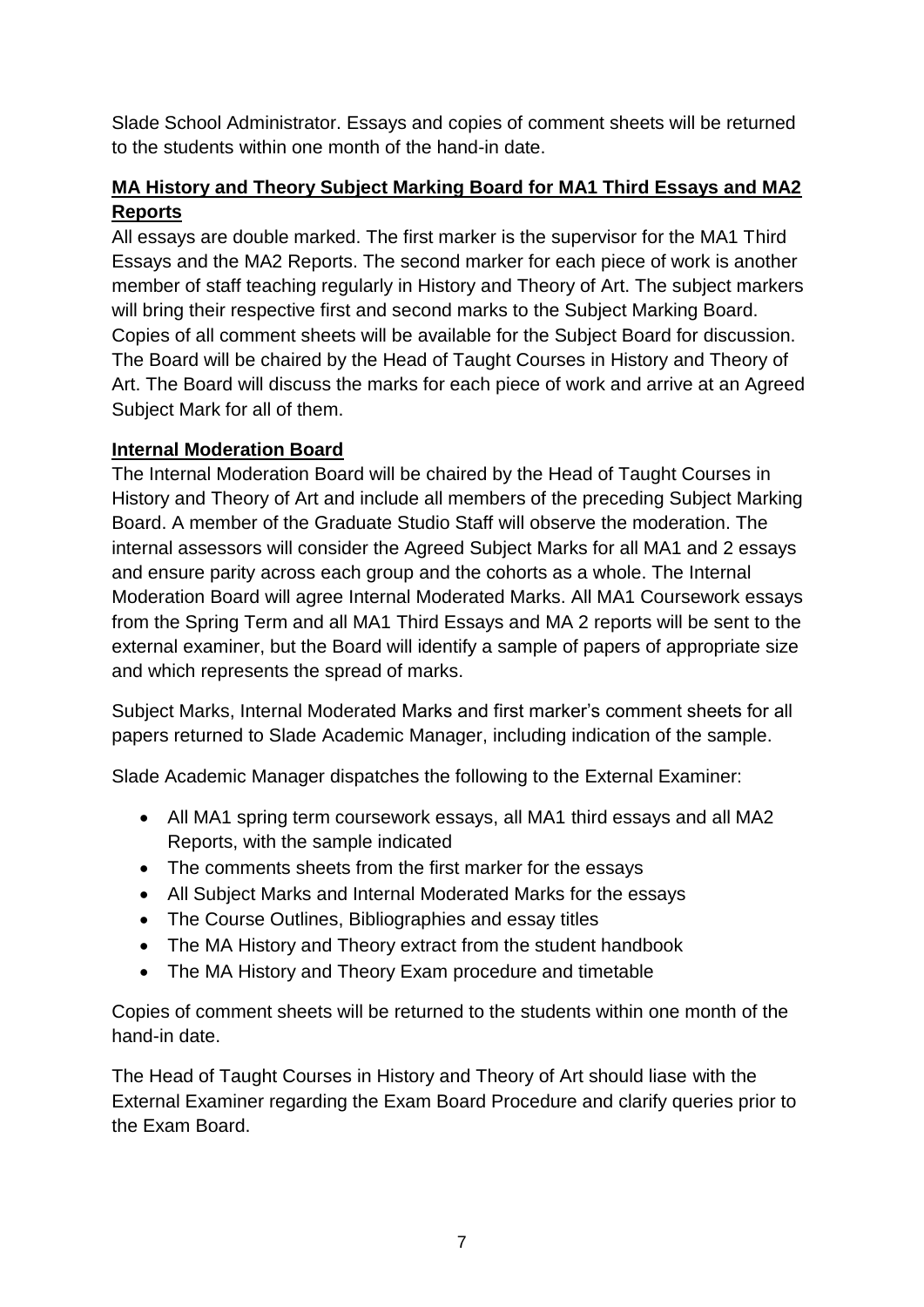# **Preliminary meeting between History and Theory of Art External Examiner and Head of Taught Courses in History and Theory of Art**

The Head of Taught Courses in History and Theory of Art will have preparatory discussions with the History and Theory External Examiner to discuss marks, borderline cases and resolve disagreements and to ensure parity across each group and the cohorts as a whole for all MA1 Spring Term course essays, MA1 Essays and MA2 reports.

# **Final Examination Board**

Membership: The Head of Taught Courses in History and Theory of Art, History and Theory of Art External Examiner, Head of Graduate Studio Areas, Slade Director (Chair), College Observer, Slade Academic Manager (Secretary) and Slade Courses and Student Officer (Meeting Facilitator).

The Board will receive the Subject Marks and Internal Moderated Marks for all MA1 spring term course essays, MA1 essays and MA2 reports. The External Examiner will be invited to give their moderated mark to the Board. Marks will be discussed as necessary, borderline cases and parity considered. The Board will agree Final Marks for the MA1 spring term course essays, MA1 Essays and MA2 Reports and apply penalties as appropriate. Progression will be considered and approved as appropriate for first year students.

The Final Agreed Marks for MA2 Reports will be weighted and added to the weighted marks from the final studio assessment and the Year 1 History and Theory of Art weighted marks (MA1 spring term course essay and MA1 essay). The Board will then discuss individual Degree Marks, considers borderline cases and parity. Final Degree Marks will be agreed with corresponding classifications.

| <b>Class Boundaries: Distinction</b> | 70% and above |
|--------------------------------------|---------------|
| Merit                                | $60\% - 69\%$ |
| Pass                                 | $50\% - 59\%$ |
| Fail                                 | 49% and below |
|                                      |               |

# **10. Criteria of Assessment for the History and Theory of Art components**

Students will be credited for:

- Ambition of aim and scope, clarity and coherence of argument;
- Vividness and accuracy in the use of examples, and in the way in which ideas are related to specific works of art and cultural phenomena;
- A perspective that is individual without being opinionated;
- Clear evidence of the research that has gone into the project;
- The quality of presentation including footnotes or endnotes, bibliography and supporting illustration where appropriate.